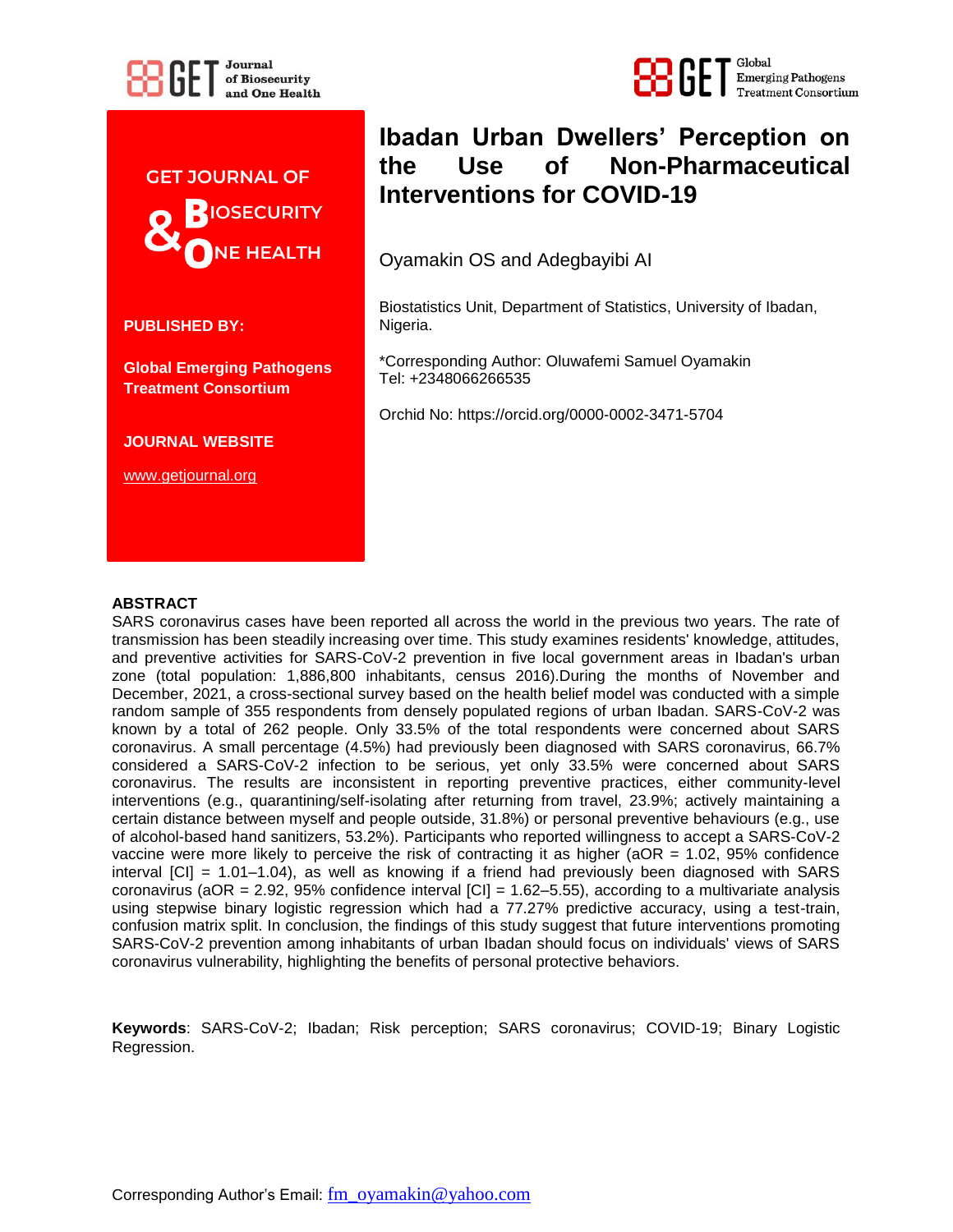### **INTRODUCTION**

The havoc wrecked by SARS-CoV-2 is only rivalled by the Influnza pandemic of the 20th century which claimed 50 to 100 million lives [1]. The Pandemic Influenza is a case in which a new and highly pathogenic viral subtype obtains a foothold in the human population, one to which no one (or few) in the human population has immunological tolerance and is easily transmissible between humans, at which point it rapidly spreads worldwide. In the past, influenza pandemics have occurred every 28 years on average, with extreme values of 6 and 53 years [2]. There were three significant pandemics in the twentieth century [3,7]. The influenza virus spreads through two mechanisms: Antigenic Drift and Antigenic Shift. Because drift is gradual, an influenza vaccination based on last year's strain will likely provide adequate protection if just drift has occurred. Antigenic shifts, which are abrupt alterations that result in universal sensitivity to the disease, are blamed for pandemics.

The swift intervention of the World Health Organization in rallying global and local health authorities played a major role in avoiding disaster of the magnitude of 20th century Influenza Pandemic [5]. However, the SARS-CoV-2 has demonstrated the ability to mutate into strains of concern over time, making the development of an effective vaccine challenging. As a result, preventive actions are the most cost-effective and fair option [6,7] Nigerians have met the use of NPIs with reluctance. The use of facemasks and social distancing have received the highest forms of noncompliance [8] and even public figures were often seen to go against the recommended use of nonpharmaceutical interventions (NPIs) and speak actively against preventive vaccination [9,10]. But, following the discovery of new variants of SARS-CoV-2 and a huge number of Nigerians getting infected with SARS-CoV-2 and dying from COVID-19, most residents perception about the pathogen and attitude towards preventive practices changed swiftly [10].

Thus, this study aimed to determine how Ibadan urban residents perceive SARS-CoV-2 (total population: 1,886,800 inhabitants, census estimate 2016), their knowledge of his pathogen and their attitudes towards preventive measures to stop its spread, by sampling the densely populated areas. General Knowledge Scores and Risk Perception Scores using Psychometric Methods was computed from data gathered from respondents and further univariate and multivariate analysis was carried out.

*Oyamakin and Adegbayibi GET Journal of Biosecurity and One Health (2022) 1, 47-56.* DOI:10.36108/GJOBOH/2202.10.0160

### **METHODOLOGY**

### **Study Design**

This study adopted a descriptive, questionnairebased, cross-sectional design, which aimed to obtain demographic biodata from respondents and as well as answers to carefully selected questions developed from the Health Belief Model [11]. Spanning Urban Ibadan, this study covered 5 local governments areas in total [12], and largely dense metropolitan areas in each of these local government areas were selected [13]., with sample size appropriately determined statistically [14].

### **Sample Size Calculation**

This was done using Cochran's formula and a total number of 355 respondents were surveyed.

### **Study Variables: Individual Characteristics**

Age, Sex, Educational Level, Location in Ibadan, whether they had knowledge of the term SARS-CoV-2 and any Occupational Background in Healthcare Settings or experience with working with animals was asked in this section.

### **General Knowledge Score and Risk Perception Score**

To gather data to compute the General Knowledge Score, the questions asked using the health belief model were:

- 1. How do you think most people get infected with SARS-CoV-2? (Answer, Contact with infected people)
- 2. What age group do you think is most likely going to get seriously ill after infected with SARS-CoV-2? (Answer, Elderly (> 50 years))
- 3. Do you think people with SARS-CoV spread viral infection? (Answer, Yes)
- 4. Do you think most people with SARS-CoV are asymptomatic? (Answer, Yes)
- 5. Do you know if a vaccine against SARS-CoV-2 is commercially available? (Answer, No)
- 6. Which behaviours do you think are best to avoid getting SARS-CoV-2? (Answers: "Using a surgical/N95 facemask", "Having open air meetings", "Using hand sanitizers frequently", "Taking preventive vaccination", "Avoid going to congested areas such as markets‖)

Also, respondents were asked to rate through three fully-labeled five-point Likert scales housing carefully selected questions:

1. "SARS coronavirus causes a serious disease?" (From strongly disagree to strongly agree),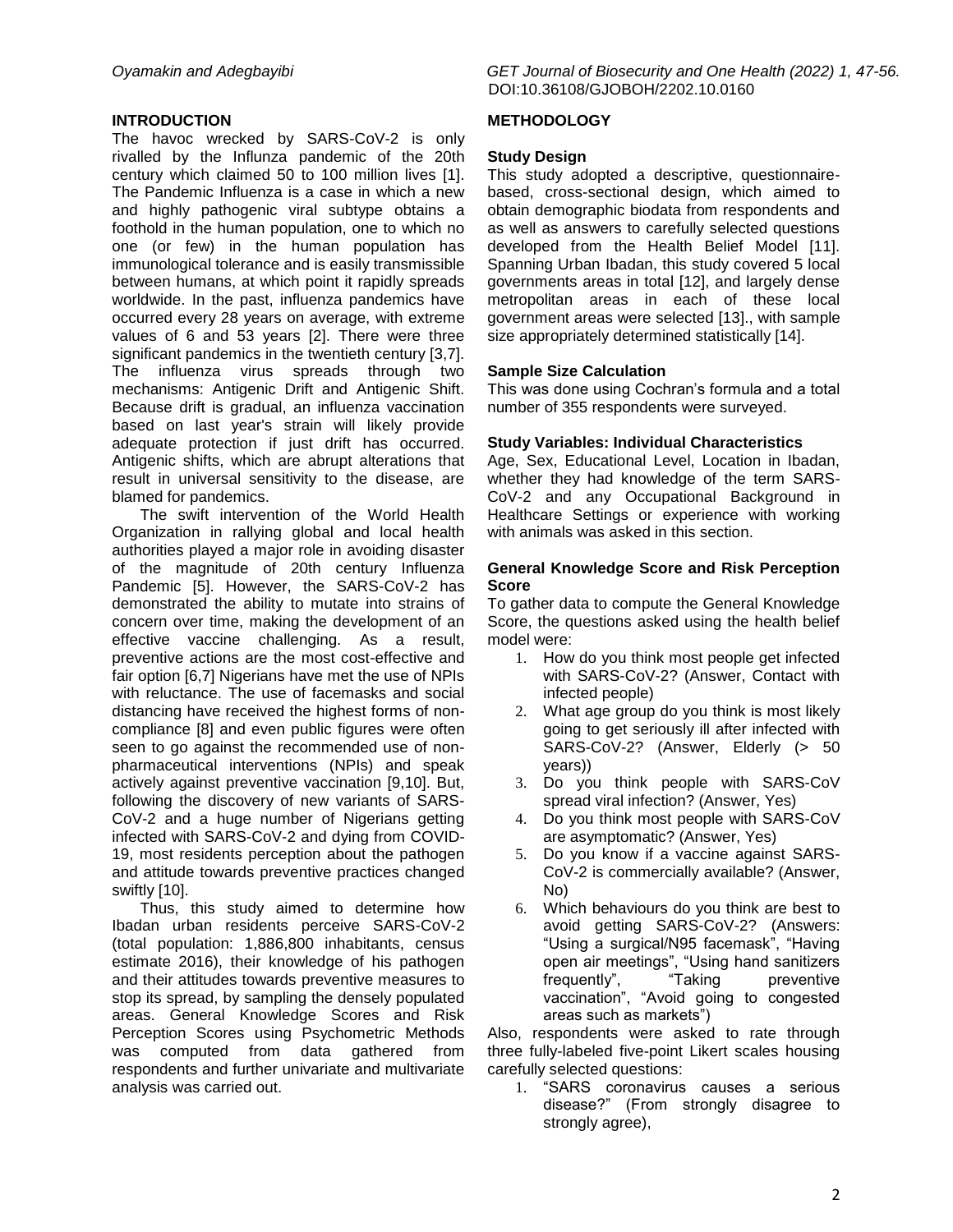- 2. "How worried are you that you will get sick with SARS coronavirus?" (From not worried to worried), and
- 3. "How often do you protect yourself from SARS coronavirus?" (From never to very often).

These questions helped in computing the Risk Perception Score for each respondent after converting their answers to numerical values.

# **Statistical Analysis**

A question with dichotomous response "Are you willing to accept a SARS coronavirus vaccine" was asked and had a binary response. A binary logistic regression model was then built using this outcome and checking its variability with other questions asked in the survey. The individual characteristics of the respondents was cross tabulated against the knowledge of SARS-CoV-2 (the pathogen which causes COVID-19) and a test for independence using the Chi-Squared test was performed. The continuous variables created (Risk Perception Score and General Knowledge score were reported with their average  $\pm$  standard deviations and tested for normality using the D'Agostino-Pearson's omnibus test. Correlation between these variables was also examined through the Spearman's rank correlation test. IBM SPSS Statistics 22 and R Studio (4.1.0) were used to analyse the data obtained. All statistical tests were done at 5% level of significance.

# **RESULTS**

# **Questionnaire Consistency**

The reliability of the questionnaire was checked using Cronbach's Alpha and has a value of 0.798 which suggests acceptability of the questionnaire.

# **Descriptive Statistics**

Of all respondents, 262 persons (73.8%) reportedly had any understanding of the term "SARS-CoV-2". As shown in Table 2, this status was more frequently reported among males (57.6%) than in females  $(42.4\% , p = 0.038)$ ; in subjects aged 20 to 24 years (38.9%) and 25 to 29 years (21.8%) compared to other age groups (all of them <50%, p = 0.143). Participants having an educational achievement of bachelors' degree level of educational achievement or higher stood at 21.4% compared to subjects with lower academic qualifications (78.6%). Furthermore, the knowledge of the term SARS-CoV-2 was more frequently

*Oyamakin and Adegbayibi GET Journal of Biosecurity and One Health (2022) 1, 47-56.* DOI:10.36108/GJOBOH/2202.10.0160

> reported among subjects residing in Ibadan North East (24.8%) and Ibadan North (23.7%), while it was more frequently overlooked by respondents reportedly living in Ibadan North West (14.5%) or Ibadan South East (17.2%,  $p = 0.051$ ). Focusing on the occupational factors, the awareness was higher among participants working in healthcare settings  $(91.1\%, p = 0.005)$ , and working with animals and cattle (85.0%). All of the respondents were, therefore, inquired about their previous encounters with the pathogen (COVID19 was used for people who did not know what SARS-CoV-2 meant), their understanding of the severity of the disease, and the potential acceptance of a hypothetical immunization against SARS-CoV-2.

# **Risk Perception Score**

The large majority of respondents did characterize SARS-CoV-2 infection as a disease of significant severity. In fact, 66.7% of them acknowledged SARS-CoV-2 infection severity as significant/highly significant. Only 55.5% self-styled could protect themselves from SARS-CoV-2, and almost half of them (44.8%) reported that they are not really worried of a SARS-CoV-2 infection. A correspondent RPS equals 58.3% ± 21 (D'Agostino-Pearson p value = 0.08685; Figure 1), was eventually calculated, stressing the relative lax attitude towards SARS-CoV-2 among the sampled residents of the urban Ibadan region.

# **General Knowledge Score**

After percent normalization, the mean GKS was slightly above average  $(58.0\% \pm 23)$ ; median 60.0%), and its distribution extensively skewed  $(D'A$ gostino-Pearson normality test,  $p = 0.00012$ with a number of respondents reporting scores ≥ 75% (Figure 2). The majority of respondents (61.3%) were aware that the urban Ibadan Region was characterized by incident cases of SARS-CoV-2 infection, acknowledging SARS-CoV-2 infection is transmitted by contact with infected people (77.5%), and is vaccine-preventable (68.7%). On the contrary, respondents were affected by uncertainties about the clinical characteristics, including the possible other wrong transmission of the pathogen, that was correctly believed by only 22.5% of respondents. The age group most likely to get seriously ill with SARS-CoV-2 infection according to most respondents is the elderly (>50 years old) at 57.2%, and features of the infection—more precisely, only 41.7% clearly stated that most of the affected people are substantially asymptomatic.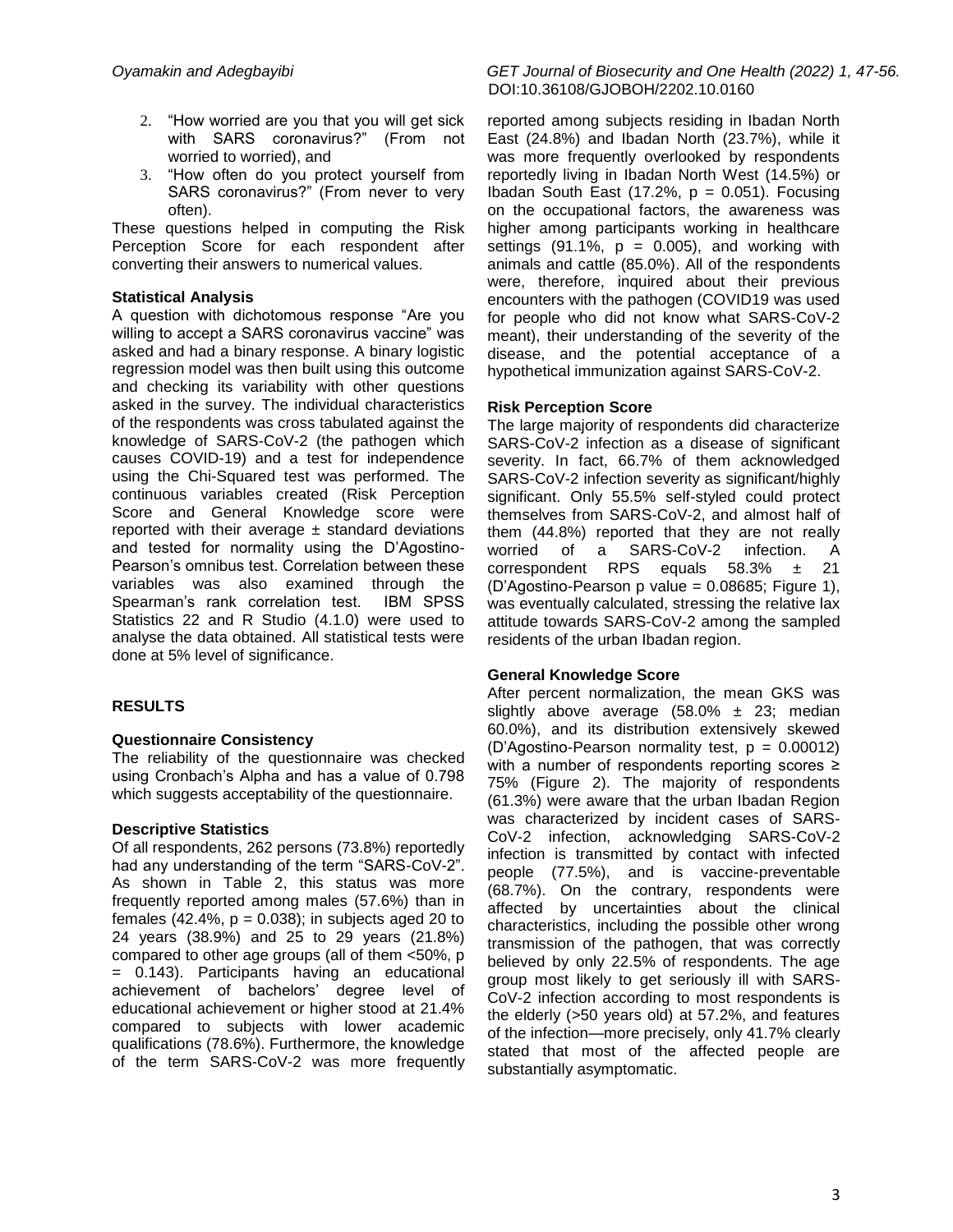### **Table 1: General characteristics of 355 Respondents from the Urban Region of Ibadan Participating in the Survey (2021), Broken Down by their Understanding of the Term SARS-CoV-2.**

| Characteristics                   | Total (355, %) | Knowledge of the Term "SARS-CoV-2" |               |
|-----------------------------------|----------------|------------------------------------|---------------|
|                                   |                | Yes (262, %)                       | $p$ value $*$ |
| Sex                               |                |                                    | 0.038         |
| Male                              | 193, 54.4%     | 151, 57.6%                         |               |
| Female                            | 162, 45.6%     | 111, 42.4%                         |               |
| Age (in years)                    |                | 0.143                              |               |
| $15 - 19$                         | 13, 3.7%       | 11, 4.2%                           |               |
| $20 - 24$                         | 140, 39.4%     | 102, 38.9%                         |               |
| $25 - 29$                         | 82, 23.1%      | 57, 21.8%                          |               |
| $30 - 34$                         | 35, 9.9%       | 29, 11.1%                          |               |
| $35 - 39$                         | 31, 8.7%       | 27, 10.3%                          |               |
| $40 - 44$                         | 8, 2.3%        | 6, 2.3%                            |               |
| $45 - 49$                         | 20, 5.6%       | 10, 3.8%                           |               |
| $50 - 54$                         | 13, 3.7%       | 9, 3.4%                            |               |
| $55 - 59$                         | 9, 2.5%        | 7, 2.7%                            |               |
| $60 - 64$                         | 4, 1.1%        | 4, 1.5%                            |               |
| <b>Education Level</b>            |                |                                    | < 0.0001      |
| No formal education               | 166, 46.8%     | 128, 48.9%                         |               |
| <b>Primary School Certificate</b> | 7, 2.0%        | 7, 2.7%                            |               |
| SSCE/O'Level                      | 36, 10.1%      | 34, 13.0%                          |               |
| NCE/Diploma                       | 43, 12.1%      | 37, 14.1%                          |               |
| Bachelors'/Higher Diploma         | 22, 6.2%       | 6, 2.3%                            |               |
| Masters' Degree                   | 5, 1.4%        | 5, 1.9%                            |               |
| Doctorate degree or higher        | 76, 21.4%      | 45, 17.2%                          |               |
| Location in Ibadan                |                |                                    | 0.051         |
| Ibadan, North                     | 81, 22.8%      | 62, 23.7%                          |               |
| Ibadan, North East                | 88, 24.8%      | 65, 24.8%                          |               |
| Ibadan, North West                | 41, 11.5%      | 38, 14.5%                          |               |
| Ibadan, South West                | 75, 21.1%      | 52, 19.8%                          |               |
| Ibadan, South East                | 70, 19.7%      | 45, 17.2%                          |               |
| Working in healthcare             |                |                                    | 0.005         |
| Yes                               | 45, 12.7%      | 41, 15.6%                          |               |
| No                                | 310, 87.3%     | 221, 84.4%                         |               |
| Working with animals/cattle       |                |                                    | 0.087         |
| Yes                               | 40, 11.3%      | 34, 13.0%                          |               |
| No                                | 315, 88.7%     | 228, 87.0%                         |               |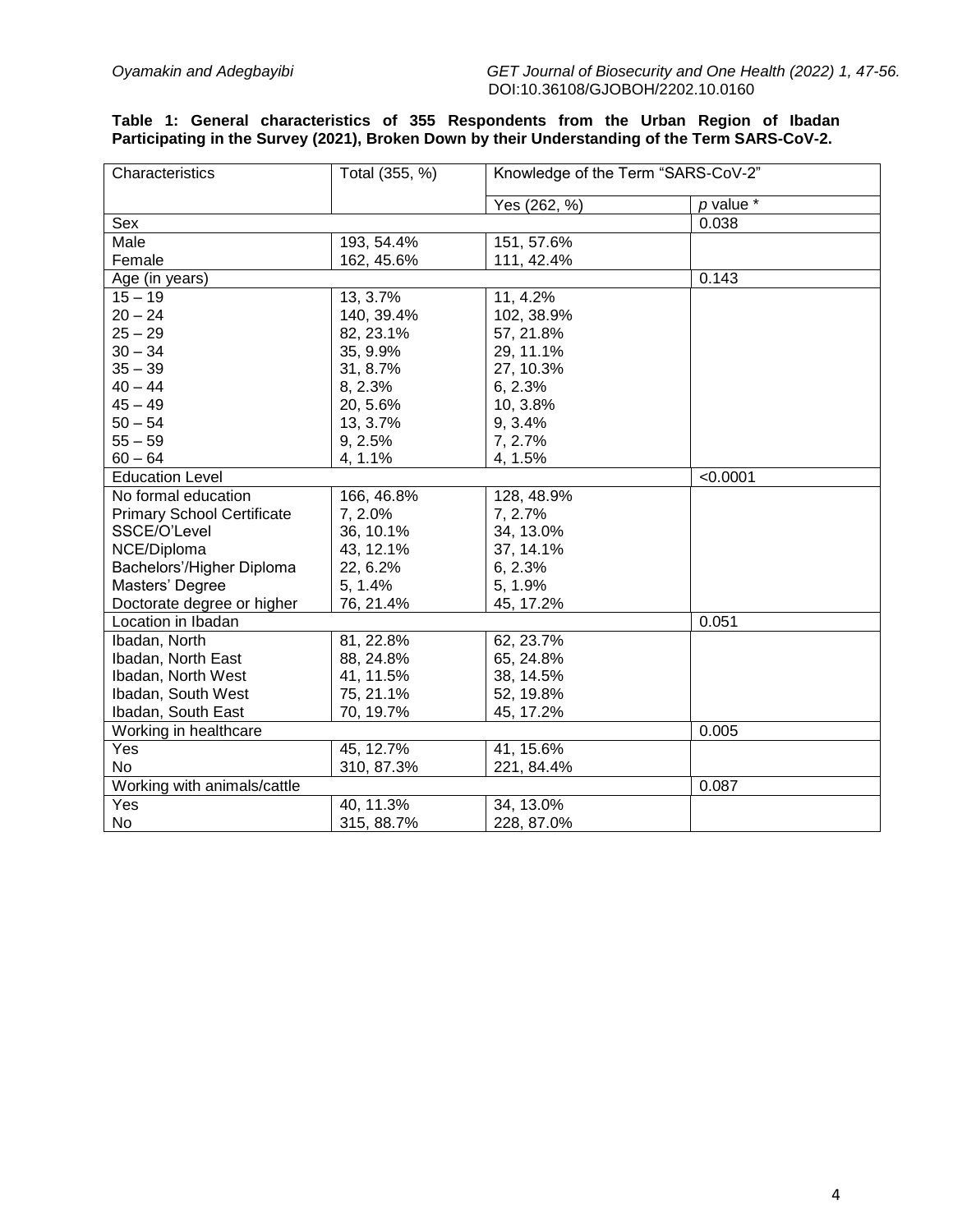

Figure 1: Density plot of Risk Perception Score, showing the skewness of cumulative scores (p value of D'Agostino-Pearson's test = 0.08685)



Figure 2: Density plot of General Knowledge Score, showing the skewness of cumulative scores (p value of D'Agostino-Pearson's test = 0.00012)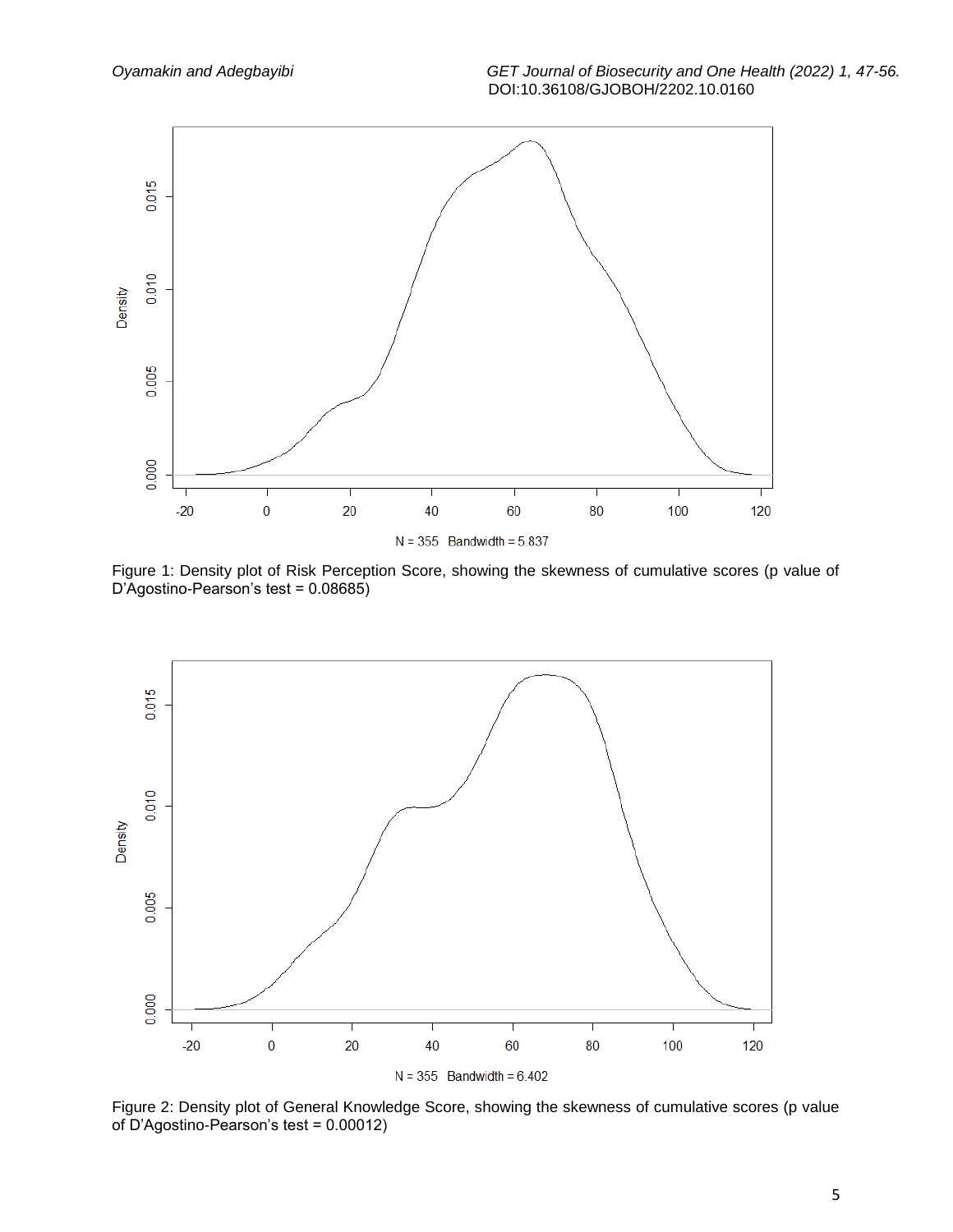### *Oyamakin and Adegbayibi GET Journal of Biosecurity and One Health (2022) 1, 47-56.* DOI:10.36108/GJOBOH/2202.10.0160

#### **Correlation between General Knowledge Score and Risk Perception Score**

The Risk Perception Score and General Knowledge Score were slightly correlated (Spearman's rank correlation test p = 0.0021; Figure 3): In other words, a better knowledge status (i.e., fewer misconceptions and/or less personal attitudes guiding the individual behaviour) is associated with a greater risk perception for SARS-CoV-2 infection.



**Figure 3: Scatter plot for General Knowledge Score vs. Risk Perception Score, showing significant correlation between the cumulative scores (Spearman's rank correlation test p = 0.0021).**

#### **Binary Logistic Regression Model**

The outcome had 9 variables reported to best explain the willingness of the respondent to accept a SARS-CoV-2 vaccine.

A higher risk perception score (aOR 1.02; 95%CI 1.01 to 1.04), having a friend previously diagnosed with SARS coronavirus (aOR 2.92; 95%CI 1.60 to 5.55), knowing if people with COVID are asymptomatic (aOR 2.31; 95%CI 1.35 to 4.00), washing hands with soap and water/using hand sanitizers (aOR 1.32; 95%CI 1.01 to 1.73), sex (aOR 1.74; 95%CI 1.03 to 2.97), and religion (aOR 1.63; 95%CI 1.01 to 2.71) are positively associated with the willingness to take the vaccine.

In turn, acceptance of SARS-CoV-2 vaccine was negatively associated with educational level (aOR 0.86; 95%CI 0.78 to 0.96), location in Ibadan (aOR 0.80; 95%CI 0.67 to 0.94), and if the respondent is a healthcare worker (aOR 0.44; 95%CI 0.20 to 0.97).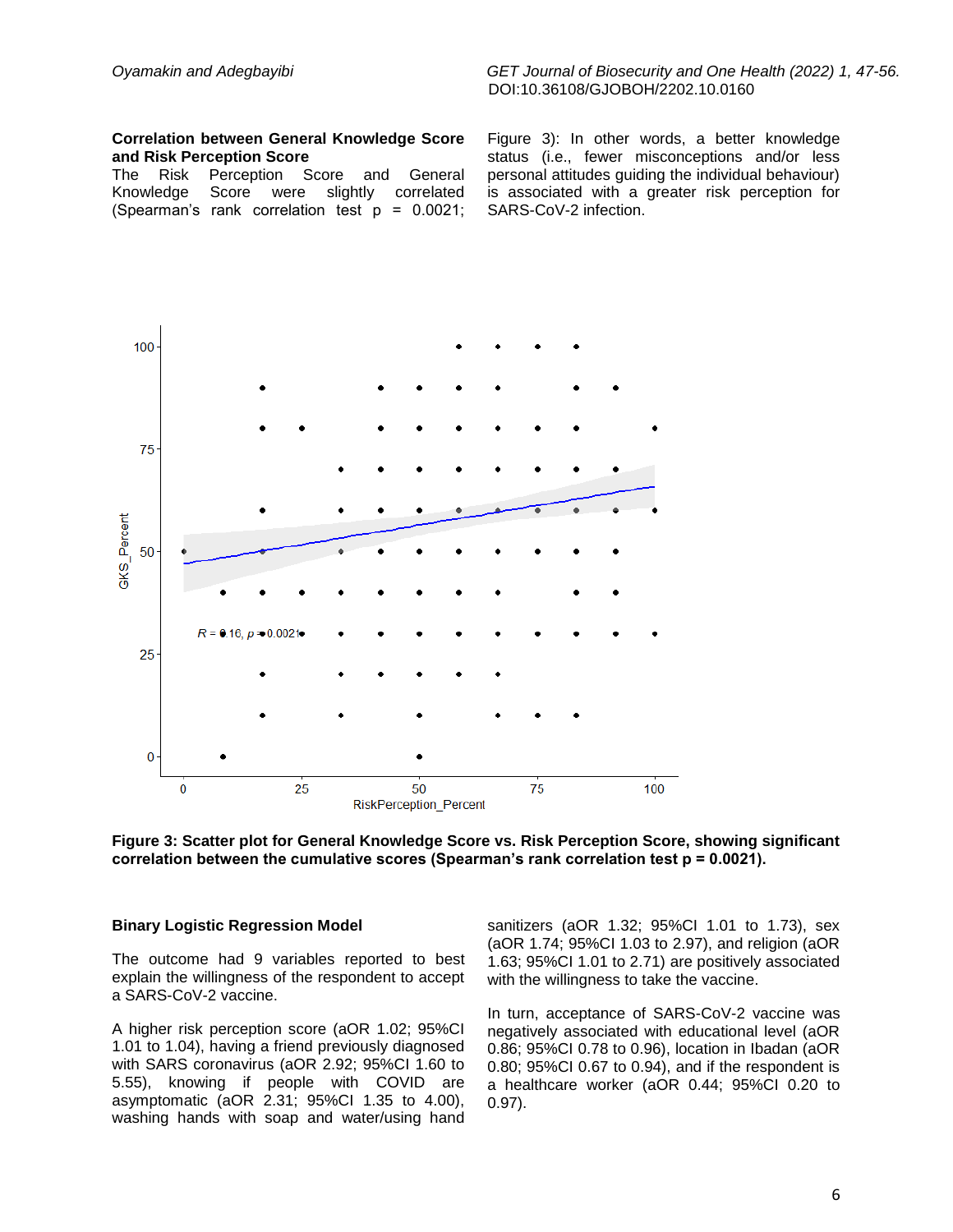> exp(cbind(OR = coef(bothways), confint(bothways))) Waiting for profiling to be done...

|                                                                                    | OR D |                                | 2.5 % 97.5 % |
|------------------------------------------------------------------------------------|------|--------------------------------|--------------|
| (Intercept)                                                                        |      | 0.1414159 0.02012977 0.9337615 |              |
| RiskPerception_Percent                                                             |      | 1.0267405 1.01297994 1.0412969 |              |
| HasanyfriendofyoursbeendiagnosedwithSARScoronavirus 2.9233150 1.59794795 5.5458587 |      |                                |              |
| EduLevel                                                                           |      | 0.8631472 0.77589261 0.9595872 |              |
| LocIB                                                                              |      | 0.7950921 0.66808495 0.9438314 |              |
| DoyouthinkmostpeoplewithSARSCoVareasymptomatic                                     |      | 2.3081433 1.35283355 3.9969985 |              |
| Iwashmyhandswithsoapandwateroruseahandsanitizer                                    |      | 1.3207628 1.01182406 1.7306113 |              |
| HealthCare                                                                         |      | 0.4385077 0.19921105 0.9698305 |              |
| Sex1                                                                               |      | 1.7440735 1.02570153 2.9736561 |              |
| Religion1                                                                          |      | 1.6346981 1.00804363 2.7069985 |              |

**Figure 4: Output obtained by generating the adjusted odds ratio of the stepwise binary logistic regression model obtained in Figure 4.4**

### **Model Reliability**

The model had an overall precision power of 77.27% which was obtained from a test-train

confusion matrix split using R studio. It also covered an ROC area of 81.81%, which suggests acceptable reliability of the model.



**ROC Curve** 

**Figure 5: Receiver Operating Characteristic (ROC) curve, covering an area of 81.82%**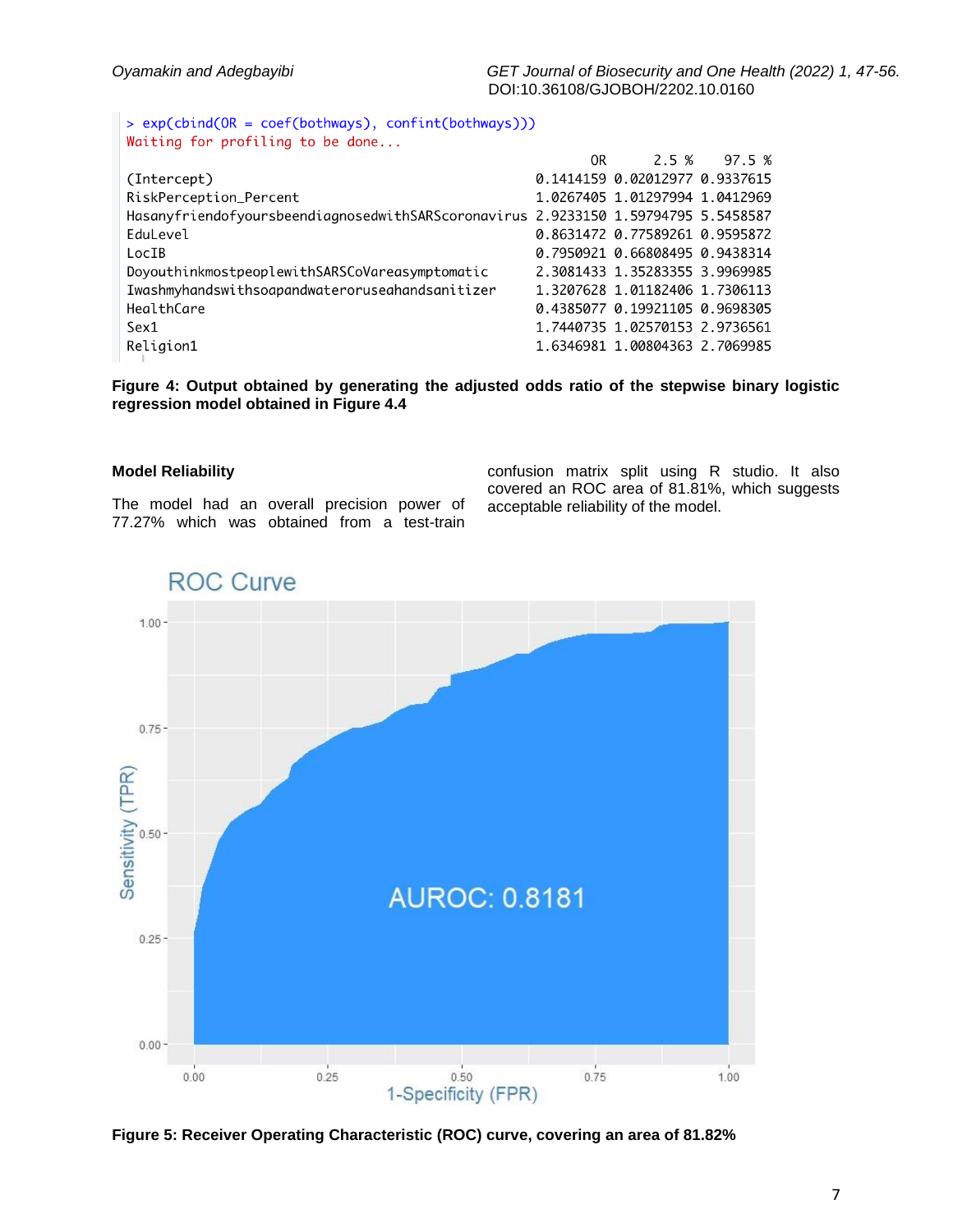### **DISCUSSION**

Although many people were aware of SARS-CoV-2 transmission, the number of people who thought SARS coronavirus infections were a severe problem was quite low. Furthermore, when it came to NPI adherence, a sizable proportion of respondents were hesitant to deal with acceptable personal protective behaviors or promote community-level preventative measures.

The acceptability of a human vaccine against SARSCoV-2 was specifically questioned about in this study, coupled with the respondents' concern about a SARS-CoV-2 infection. Three separate patterns were detected as a result, however certain commonalities should be highlighted.

First, despite the fact that both GKS and RPS were statistically correlated, the risk perception score only had a predictive value for concerns about the acceptance of a human vaccine against SARS-CoV-2, as well as acknowledging the potential severity of the resulting disease, when compared to the general knowledge score. In fact, this runs contrary to widespread consensus that a better understanding of the SARS coronavirus could increase vaccination adoption and encourage acceptable attitudes and practices [15]. While in some previous reports, the excess of confidence and lack of concern were partially explained through the diffuse reporting of collective and/or personal protective practices [16,17], the sample of respondents averagely satisfied the use of NPIs and PPB, and particularly those characterized by a minimal impact on individual attitudes and practices, such as avoiding the potential and unnecessary individual exposures to unsatisfactory practices.

Interestingly, people exhibiting some acceptance for community-level interventions, and more precisely self-isolating after travel, were more likely to be healthcare workers or involved in the managing of livestock and/or other animals, presumptively because a better understanding of the health risks associated with pests, including the vectors for SARS-CoV-2. Respondents using hand-sanitizers frequently was somewhat expected, because of its overall extent (53.2% of all participants).

However, it should be stressed that some previous reports have questioned the otherwise seemingly obvious restraints people as regard the use of non-pharmaceutical interventions and the willingness to take a vaccine [17]. Albeit, the aforementioned remarks were somewhat inconsistent with available studies, most of these findings were not unexpected.

According to the Health Belief Model, a person's belief in a health threat, as well as the belief in the effectiveness of the recommended health behavior or action, represent the main predictors for the likelihood that people will adopt the behavior [18]. SARScoronavirus usually cause a mild disorder, often described as "flu", that in turn is quite similar to other arboviral infections.

In other words, the actual severity of SARS-CoV-2 infections may be radically overlooked, and the trade-off between appropriate NPIs and the risk for SARS-CoV-2 infection may be perceived by the general population as disproportionately unbalanced. Even though North-Eastern Africa, as well as other European areas, have been historically plagued by other influenza pathogens since the end of World War II, most of these infections have been largely regarded as nothing more than a seasonal, annoying, and even irritant state of nature [19]. Consequently, the participants may be improperly optimist when pondering their chances to avoid SARS-CoV-2 infections, while some Personal Protective Behaviors, such as social distancing and choice of appropriate facemask, may be improperly applied because of improper information.

Finally, even though there have been some brands of vaccines available for the respondents to take, they have not been vaccinated and a small majority of them are actually willing to take the vaccine. An insignificant share of them is willing to invest their money in a SARS-CoV-2 vaccines, presumptively perceiving a benefit in protecting themselves from SARS coronavirus. In similar studies in other climes, such attitude was either associated with a better knowledge status [15,20] or with an occupational background in healthcare settings, while in our survey not only knowledge status, but also perceivingSARS-CoV-2 as a potential health threat, and acknowledging the potential risk to get the pathogen, were identified as significant effectors. In this regard, while [18] have previously hinted towards a mutually exclusive status between a more favorable attitude towards SARS-CoV-2 vaccine and acceptance of NPIs, in this survey, acceptance of a potential vaccine was associated with their location in Ibadan and if their friend/colleague has been previously diagnosed with SARS coronavirus. In other words, seeing is believing! Being exposed to a suburban location and having a few people that one knows that have been infected with SARS-CoV-2, increases the chances/willingness to get vaccinated.

### **CONCLUSION**

This study suggests that residents of the urban Ibadan region of Oyo State, Nigeria, exhibit an above-average knowledge on SARS-CoV-2/COVID-19, with a satisfactory risk awareness. Moreover, adherence and acceptance of NPIs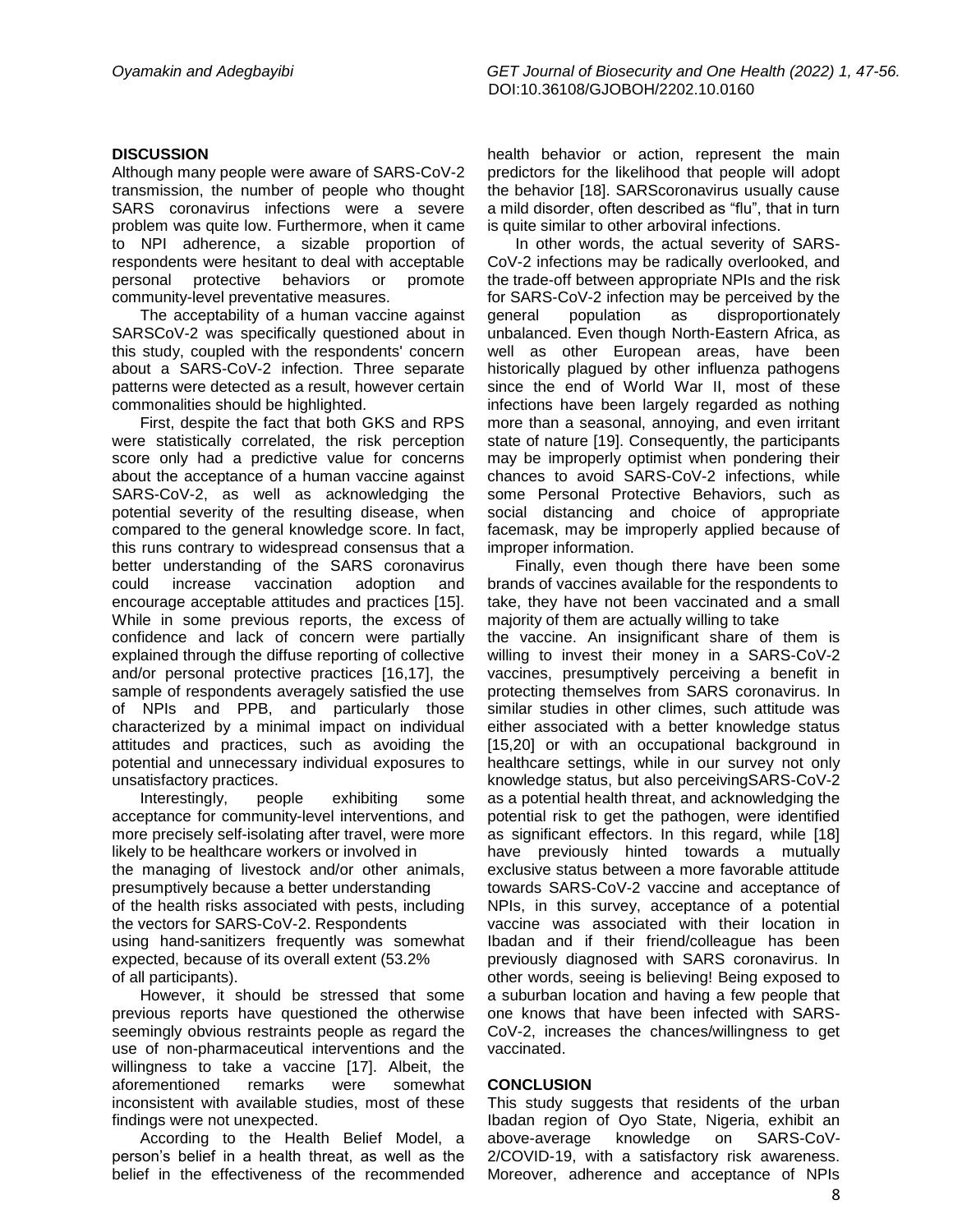were largely unsatisfying, as the results suggest that a significant share of sampled participants ignores, or only partially applies, official recommendations to avoid SARS-CoV-2/COVID-19.

Unfortunately, as knowledge status was equivocally associated with more appropriate risk perception, it was not identified as a significant predictor towards the willingness to accept a SARS-CoV-2 vaccine. Hence, it is plausible that filling such information gaps might improve the rate of proper NPIS and the acceptance of communitylevel interventions. In turn, the potential acceptance of forthcoming human vaccines may benefit from such intervention.

As SARS-CoV-2 infection may be effectively countered through effective behavioural practices, improving this way the prevention of all flu-like infections among the general population of highrisk areas, and increasing their health literacy could be, therefore, instrumental and cost-effective in reducing the potential spreading of SARS-CoV-2 infections.

### **STUDY LIMITATIONS**

Whilst the questionnaire was designed in English language, the researcher had to code-switch to Pidgin-English and/or Yorùbá on the spot. This was a bit difficult especially when quizzing respondents on questions that were structured a bit technically, particularly the Personal Protective Behaviours and Community-Level Interventions section in the questionnaire.

Also, some of the respondents that were in the sample could have actually lived out of the targeted area under study, which would in turn not fulfil the initial selection criteria, and therefore compromising the actual representativity of the sample.

### **REFERENCES**

[1] Osterholm MT. Preparing for the next pandemic. New Engl J Med. 2005; 352: 1839– 1842.<https://doi.org/10.4324/9781003141402-2>

[2] Wu Y, Chen C, Chan Y. The outbreak of COVID-19. J Chin Med Assoc. 2020; 83 (3):217- 220.

<https://doi.org/10.1097/JCMA.0000000000000270>

[3] Kilbourne ED. History of Influenza. In: Influenza. Boston: Springer. 1987; 3-22 [https://doi.org/10.1007/978-1-4684-5239-6\\_1](https://doi.org/10.1007/978-1-4684-5239-6_1)

[4] Lazzari S, Stöhr K. Avian Influenza and Influenza Pandemics. Bull World Health Organ. 2004; 82(4):242. [https://doi.org/10.1590/S0042-](https://doi.org/10.1590/S0042-96862004000400004) [96862004000400004](https://doi.org/10.1590/S0042-96862004000400004)

[5] Statement on the second meeting of the International Health Regulations (2005)

*Oyamakin and Adegbayibi GET Journal of Biosecurity and One Health (2022) 1, 47-56.* DOI:10.36108/GJOBOH/2202.10.0160

> Emergency Committee regarding the outbreak of novel coronavirus (2019-nCoV): Available from: [https://www.who.int/news/item/30-01-2020](https://www.who.int/news/item/30-01-2020-statement-on-the-second-meeting-of-the-international-health-regulations-(2005)-emergency-committee-regarding-the-outbreak-of-novel-coronavirus-(2019-ncov)) [statement-on-the-second-meeting-of-the](https://www.who.int/news/item/30-01-2020-statement-on-the-second-meeting-of-the-international-health-regulations-(2005)-emergency-committee-regarding-the-outbreak-of-novel-coronavirus-(2019-ncov))[international-health-regulations-\(2005\)-emergency](https://www.who.int/news/item/30-01-2020-statement-on-the-second-meeting-of-the-international-health-regulations-(2005)-emergency-committee-regarding-the-outbreak-of-novel-coronavirus-(2019-ncov))[committee-regarding-the-outbreak-of-novel](https://www.who.int/news/item/30-01-2020-statement-on-the-second-meeting-of-the-international-health-regulations-(2005)-emergency-committee-regarding-the-outbreak-of-novel-coronavirus-(2019-ncov))[coronavirus-\(2019-ncov\)](https://www.who.int/news/item/30-01-2020-statement-on-the-second-meeting-of-the-international-health-regulations-(2005)-emergency-committee-regarding-the-outbreak-of-novel-coronavirus-(2019-ncov))

[6] Centers for Disease Control and Prevention. (2020, April 27). Nonpharmaceutical Interventions (NPIs) Available from: [https://www.cdc.gov/nonpharmaceutical](https://www.cdc.gov/nonpharmaceutical-interventions/index.html)[interventions/index.html](https://www.cdc.gov/nonpharmaceutical-interventions/index.html)

[7] Odusanya OO, Odugbemi BA, Odugbemi TO, Ajisegiri WS. COVID-19: A Review of the Effectiveness of Non-Pharmacological Interventions. Niger Postgrad Med J. 2020; 27:261- 267. [https://doi.org/10.4103/npmj.npmj\\_208\\_20](https://doi.org/10.4103/npmj.npmj_208_20)

[8] Improper use, disposal of facemasks, hand gloves could trigger COVID-19 community transmission. Available from: [https://guardian.ng/news/improper-use-disposal-of](https://guardian.ng/news/improper-use-disposal-of-facemasks-hand-gloves-could-trigger-covid-19-community-transmission/)[facemasks-hand-gloves-could-trigger-covid-19](https://guardian.ng/news/improper-use-disposal-of-facemasks-hand-gloves-could-trigger-covid-19-community-transmission/) [community-transmission/](https://guardian.ng/news/improper-use-disposal-of-facemasks-hand-gloves-could-trigger-covid-19-community-transmission/)

[9] Dangers of the vaccine that will be proposed [https://twitter.com/realffk/status/125590629751547](https://twitter.com/realffk/status/1255906297515474944) [4944](https://twitter.com/realffk/status/1255906297515474944)

[10] Despite my initially strong reservations I bowed to sound logic and superior reasoning and took my Covid 19 vaccine today. [Tweet]. Twitter. [https://twitter.com/realffk/status/137694059508892](https://twitter.com/realffk/status/1376940595088920582) [0582](https://twitter.com/realffk/status/1376940595088920582)

[11] Rosenstock I Historical Origins of the Health Belief Model. Health Educ Behav. 1974; 2 (4): 328–

335. <https://doi.org/10.1177/109019817400200403>

[12] Oluwaseyi O. (2014). Classification of Ibadan as A City Region. (2014). [https://www.academia.edu/7911033/Classification\\_](https://www.academia.edu/7911033/Classification_of_Ibadan_As_A_City_Region) [of\\_Ibadan\\_As\\_A\\_City\\_Region](https://www.academia.edu/7911033/Classification_of_Ibadan_As_A_City_Region)

[13] Akande A, Adenle J. Sine qua non larva, turmoil and disdain: Responsiveness to 'Covid-19 face-mask' at Ogunpa, Ibadan, Nigeria. Simulacra. 2020 3(2):123-138. <https://doi.org/10.21107/sml.v3i2.8465>

[14] Cochran WG. Sampling Techniques, 2nd Edition. New York: John Wiley & Sons. 1963 [https://www.amazon.com/Sampling-Techniques-](https://www.amazon.com/Sampling-Techniques-2nd-WilliamCochran/dp/0471162388)[2nd-WilliamCochran/dp/0471162388](https://www.amazon.com/Sampling-Techniques-2nd-WilliamCochran/dp/0471162388)

[15] Birhanu Z, Ambelu A, Fufa D. Mecha M, Zeynudin A, Abafita J, et al. . Risk Perceptions and Attitudinal Responses to COVID-19 Pandemic: An